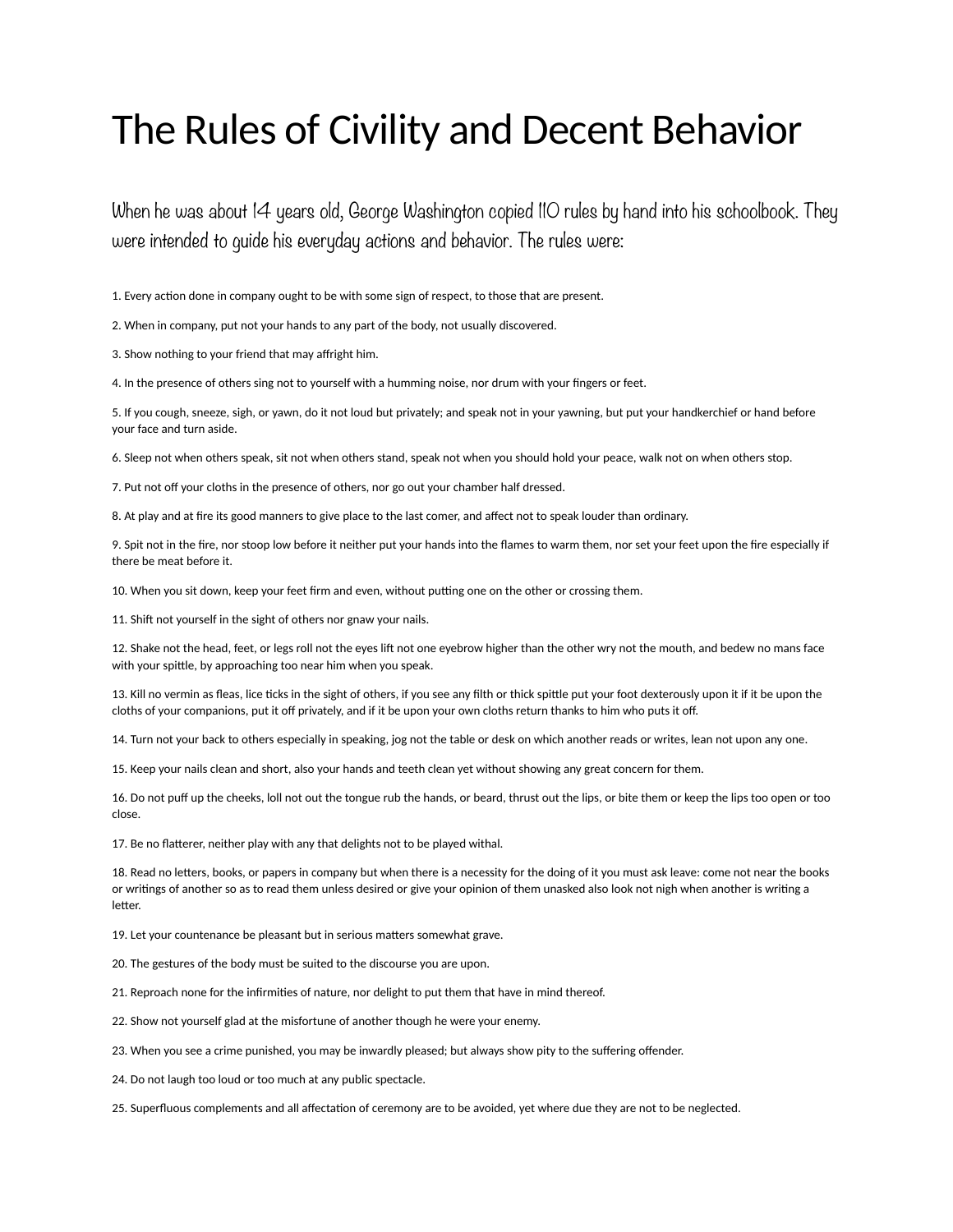26. In pulling off your hat to persons of distinction, as noblemen, justices, churchmen &c make a reverence, bowing more or less according to the custom of the better bred, and quality of the person. Amongst your equals expect not always that they should begin with you first, but to pull off the hat when there is no need is affectation, in the manner of saluting and re-saluting in words keep to the most usual custom.

27. 'Tis ill manners to bid one more eminent than yourself be covered as well as not to do it to whom it's due likewise he that makes too much haste to put on his hat does not well, yet he ought to put it on at the first, or at most the second time of being asked; now what is herein spoken, of qualification in behavior in saluting, ought also to be observed in taking of place, and sitting down for ceremonies without bounds is troublesome.

28. If any one come to speak to you while you are sitting stand up though he be your inferior, and when you present seats let it be to every one according to his degree.

29. When you meet with one of greater quality than yourself, stop, and retire especially if it be at a door or any straight place to give way for him to pass.

30. In walking the highest place in most countries seems to be on the right hand therefore place yourself on the left of him whom you desire to honor: but if three walk together the middle place is the most honorable the wall is usually given to the most worthy if two walk together.

31. If any one far surpasses others, either in age, estate, or merit yet would give place to a meaner than himself in his own lodging or elsewhere the one ought not to except it, so he on the other part should not use much earnestness nor offer it above once or twice.

32. To one that is your equal, or not much inferior you are to give the chief place in your lodging and he to who 'is offered ought at the first to refuse it but at the second to accept though not without acknowledging his own unworthiness.

33. They that are in dignity or in office have in all places precedence but whilst they are young they ought to respect those that are their equals in birth or other qualities, though they have no public charge.

34. It is good manners to prefer them to whom we speak before ourselves especially if they be above us with whom in no sort we ought to begin.

35. Let your discourse with men of business be short and comprehensive.

36. Artificers & persons of low degree ought not to use many ceremonies to lords or others of high degree but respect and highly honor them, and those of high degree ought to treat them with affability & courtesy, without arrogance.

37. In speaking to men of quality do not lean nor look them full in the face, nor approach too near them at lest keep a full pace from them.

38. In visiting the sick, do not presently play the physician if you do not know therein.

39. In writing or speaking, give to every person his due title according to his degree & the custom of the place.

40. Strive not with your superiors in argument, but always submit your judgment to others with modesty.

41. Undertake not to teach your equal in the art himself professes; it savors of arrogance.

42. Let thy ceremonies in courtesy be proper to the dignity of his place with whom thou converses for it is absurd to act the same with a clown and a prince.

43. Do not express joy before one sick or in pain for that contrary passion will aggravate his misery.

44. When a man does all he can though it succeeds not well blame not him that did it.

45. Being to advise or reprehend any one, consider whether it ought to be in public or in private; presently, or at some other time in what terms to do it and in reproving show no sign of choler but do it with all sweetness and mildness.

46. Take all admonitions thankfully in what time or place so ever given but afterwards not being culpable take a time & place convenient to let him know it that gave them.

47. Mock not nor jest at any thing of importance break no jest that are sharp biting and if you deliver any thing witty and pleasant abstain from laughing thereat yourself.

48. Wherein you reprove another be unblameable yourself; for example is more prevalent than precepts.

49. Use no reproachful language against any one neither curse nor revile.

50. Be not hasty to believe flying reports to the disparagement of any.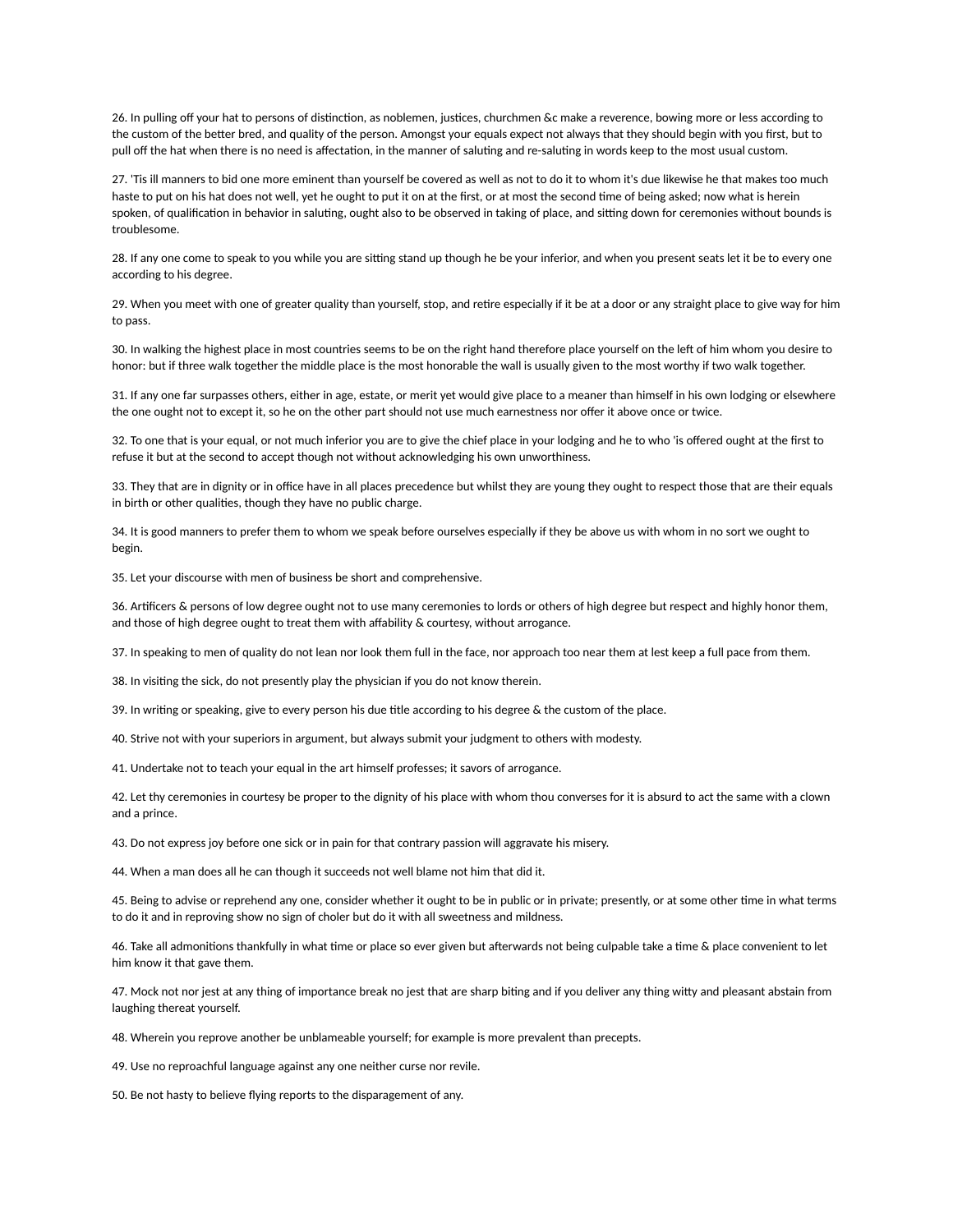51. Wear not your cloths, foul, ripped or dusty but see they be brushed once every day at least and take heed that you approach not to any uncleanness.

52. In your apparel be modest and endeavor to accommodate nature, rather than to procure admiration keep to the fashion of your equals such as are civil and orderly with respect to times and places.

53. Run not in the streets, neither go too slowly nor with mouth open go not shaking your arms kick not the earth with r feet, go not upon the toes, nor in a dancing fashion.

54. Play not the peacock, looking everywhere about you, to see if you be well decked, if your shoes fit well if your stockings sit neatly, and cloths handsomely.

55. Eat not in the streets, nor in the house, out of season.

56. Associate yourself with men of good quality if you esteem your own reputation; for 'is better to be alone than in bad company.

57. In walking up and down in a house, only with one in company if he be greater than yourself, at the first give him the right hand and stop not till he does and be not the first that turns, and when you do turn let it be with your face towards him, if he be a man of great quality, walk not with him cheek by jowl but somewhat behind him; but yet in such a manner that he may easily speak to you.

58. Let your conversation be without malice or envy, for 'is a sign of a tractable and commendable nature: and in all causes of passion admit reason to govern.

59. Never express anything unbecoming, nor act against the rules moral before your inferiors.

60. Be not immodest in urging your friends to discover a secret.

61. Utter not base and frivolous things amongst grave and learned men nor very difficult questions or subjects, among the ignorant or things hard to be believed, stuff not your discourse with sentences amongst your betters nor equals.

62. Speak not of doleful things in a time of mirth or at the table; speak not of melancholy things as death and wounds, and if others mention them change if you can the discourse tell not your dreams, but to your intimate friend.

63. A man ought not to value himself of his achievements, or rare qualities of wit; much less of his riches virtue or kindred.

64. Break not a jest where none take pleasure in mirth laugh not aloud, nor at all without occasion, deride no mans misfortune, though there seem to be some cause.

65. Speak not injurious words neither in jest nor earnest scoff at none although they give occasion.

66. Be not forward but friendly and courteous; the first to salute hear and answer & be not pensive when it's a time to converse.

67. Detract not from others neither be excessive in commanding.

68. Go not thither, where you know not, whether you shall be welcome or not. Give not advice without being asked & when desired do it briefly.

69. If two contend together take not the part of either unconstrained; and be not obstinate in your own opinion, in things indifferent be of the major side.

70. Reprehend not the imperfections of others for that belongs to parent's masters and superiors.

71. Gaze not on the marks or blemishes of others and ask not how they came. What you may speak in secret to your friend deliver not before others.

72. Speak not in an unknown tongue in company but in your own language and that as those of quality do and not as the vulgar; sublime matters treat seriously.

73. Think before you speak pronounce not imperfectly nor bring out your words too hastily but orderly & distinctly.

74. When another speaks be attentive your self and disturb not the audience if any hesitate in his words help him not nor prompt him without desired, interrupt him not, nor answer him till his speech be ended.

75. In the midst of discourse ask not of what one treateth but if you perceive any stop because of your coming you may well entreat him gently to proceed: if a person of quality comes in while your conversing it's handsome to repeat what was said before.

76. While you are talking, point not with your finger at him of whom you neither discourse nor approach too near him to whom you talk especially to his face.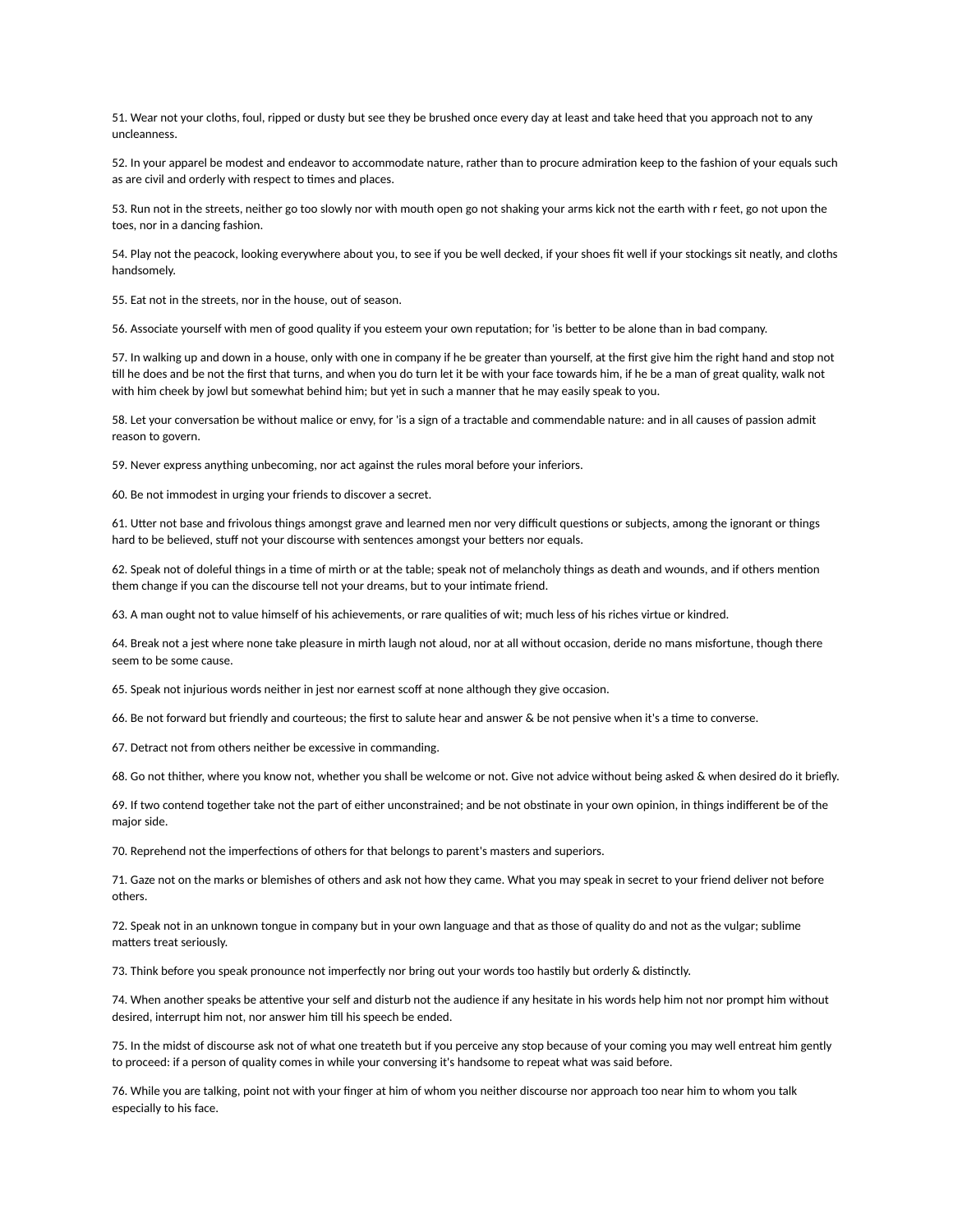77. Treat with men at fit times about business & whisper not in the company of others.

78. Make no comparisons and if any of the company be commended for any brave act of virtue, commend not another for the same.

79. Be not apt to relate news if you know not the truth thereof. In discoursing of things you have heard name not your author always a secret discover not.

80. Be not tedious in discourse or in reading unless you find the company pleased therewith.

81. Be not curious to know the affairs of others neither approach those that speak in private.

82. Undertake not what you cannot perform but be careful to keep your promise.

83. When you deliver a matter do it without passion & with discretion, however mean the person be you do it too.

84. When your superiors talk to any body hearken not neither speak nor laugh.

85. In company of these of higher quality than yourself speak not 'til you are asked a question then stand upright put of your hat & answer in few words.

86. In disputes, be not so desirous to overcome as not to give liberty to each one to deliver his opinion and submit to the judgment of the major part especially if they are judges of the dispute.

87. Let thy carriage be such as becomes a man grave settled and attentive to that, which is spoken. Contradict not at every turn what others say.

88. Be not tedious in discourse, make not many digressions, nor repeat often the same manner of discourse.

89. Speak not evil of the absent for it is unjust.

90. Being set at meat scratch not, neither spit, cough or blow your nose except when there's a necessity for it.

91. Make no show of taking great delight in your victuals, feed not with greediness; cut your bread with a knife, lean not on the table neither find fault with what you eat.

92. Take no salt or cut bread with your knife greasy.

93. Entertaining any one at the table, it is decent to present him with meat; undertake not to help others undesired by the master.

94. If you soak bread in the sauce let it be no more than what you put in your mouth at a time and blow not your broth at table but stay till cools of it self.

95. Put not your meat to your mouth with your knife in your hand neither spit forth the stones of any fruit pie upon a dish nor cast anything under the table.

96. It's unbecoming to stoop much to ones meat keep your fingers clean & when foul wipe them on a corner of your table napkin.

97. Put not another bit into your mouth till the former is swallowed. Let not your morsels be too big for the jowls.

98. Drink not nor talk with your mouth full; neither gaze about you while you are drinking.

99. Drink not too leisurely nor yet too hastily. Before and after drinking, wipe your lips; breathe not then or ever with too great a noise, for its uncivil.

100. Cleanse not your teeth with the table cloth napkin, fork, or knife; but if others do it, let it be done without a peep to them.

101. Rinse not your mouth in the presence of others.

102. It is out of use to call upon the company often to neither eat; nor need you drink to others every time you drink.

103. In the company of your betters, be not longer in eating than they are; lay not your arm but only your hand upon the table.

104. It belongs to the chiefest in company to unfold his napkin and fall to meat first, but he ought then to begin in time & to dispatch with dexterity that the slowest may have time allowed him.

105. Be not angry at the table whatever happens & if you have reason to be so, show it not; put on a cheerful countenance especially if there be strangers, for good humor makes one dish of meat a feast.